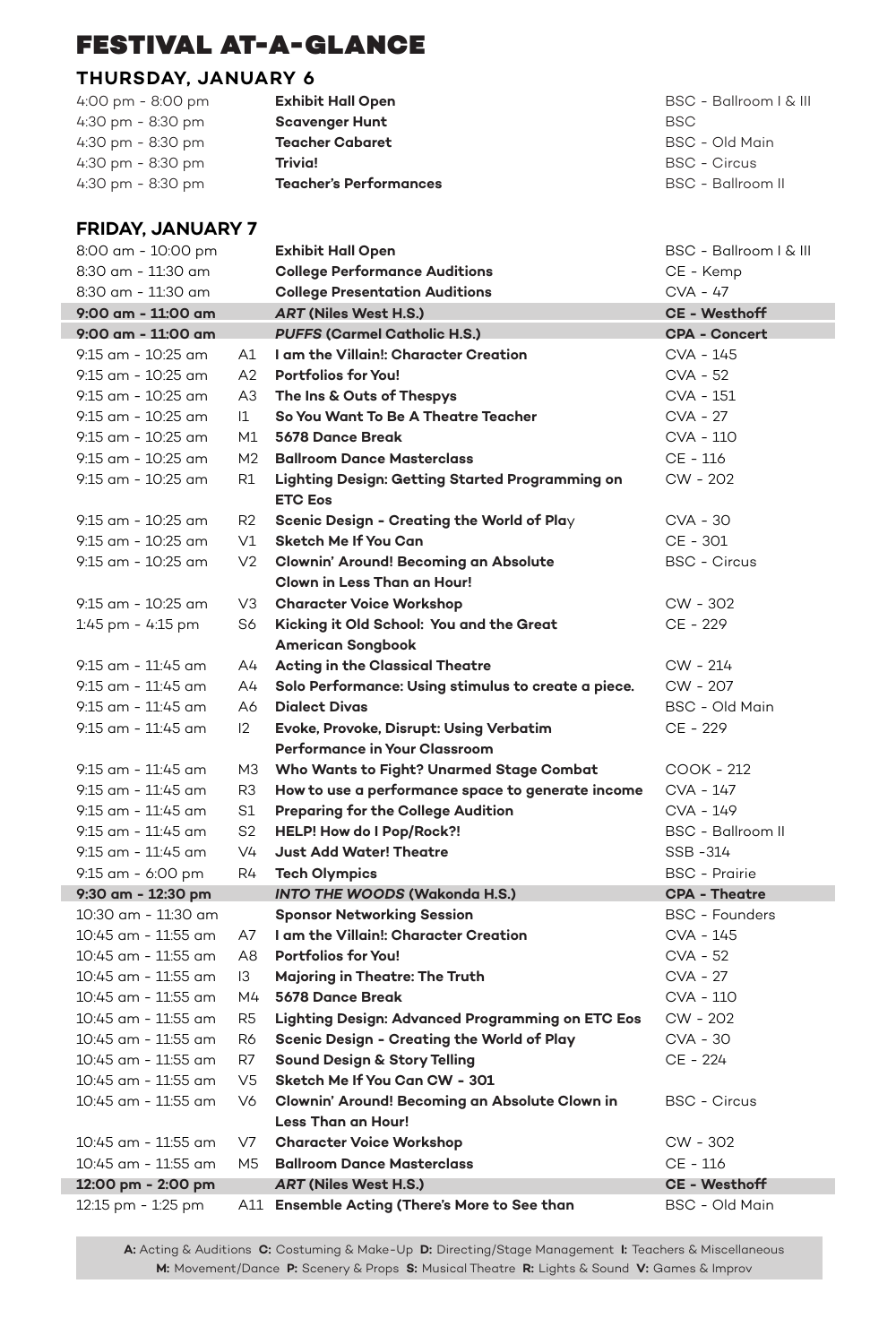| 12:15 pm - 1:25 pm |                | A12 Introduction to Pantomime                           | CVA - 145           |
|--------------------|----------------|---------------------------------------------------------|---------------------|
| 12:15 pm - 1:25 pm |                | A13 Puppet Manipulation 101                             | CVA - 311           |
| 12:15 pm - 1:25 pm | А9             | Auditions Are Like Onions: Peeling Back the             | <b>BSC - Circus</b> |
|                    |                | Layers of the 2023 All-State Music Audition             |                     |
| 12:15 pm - 1:25 pm |                | A10 Unlocking Actor Habits with the Alexander           | CW - 214            |
|                    |                | <b>Techniques</b>                                       |                     |
| 12:15 pm - 1:25 pm | D1             | So You Want to be a Stage Manager?                      | CVA - 30            |
|                    |                | (Stage Management Tips and Tricks)                      |                     |
| 12:15 pm - 1:25 pm | 4              | Majoring in Theatre: The Truth                          | CVA - 27            |
| 12:15 pm - 1:25 pm | 15             | <b>Exercise Their WRITES</b>                            | CE - 229            |
| 12:15 pm - 1:25 pm | M6.            | <b>Ballroom Dance Masterclass</b>                       | CE - 116            |
| 12:15 pm - 1:25 pm | R8             | Sound Design & Story Telling                            | CE - 224            |
| 12:15 pm - 2:45 pm |                | A14 Shakespeare - Original Practice (Secrets            | CW - 202            |
|                    |                | of The First Folio)                                     |                     |
|                    |                |                                                         |                     |
| 12:15 pm - 2:45 pm |                | A15 Solo Performance: Using stimulus to create a piece. | CW - 207            |
| 12:15 pm - 2:45 pm | M7             | Who Wants to Fight? Unarmed Stage Combat                | COOK - 212          |
| 12:15 pm - 2:45 pm |                | R10 Sound For Musical Theatre 101                       | CVA - 52            |
| 12:15 pm - 2:45 pm | R9             | What am I Doing Wrong in the World of Tech?             | CVA - 147           |
| 12:15 pm - 2:45 pm | S3             | Saved by the Belt: Don't Screech! A master              | CVA - 149           |
|                    |                | class for belters!                                      |                     |
| 12:15 pm - 2:45 pm | S4             | HELP! How do I Pop/Rock?!                               | BSC - Ballroom II   |
| 1:30 pm - 3:30 pm  |                | DEFYING GRAVITY (Elgin H.S.)                            | CE - Kemp           |
| 1:45 pm - 2:55 pm  |                | A17 How to Find the Perfect Monologue                   | CVA - 27            |
| 1:45 pm - 2:55 pm  |                | A18 Introduction to Pantomime                           | CVA - 145           |
| 1:45 pm - 2:55 pm  |                | A19 Puppet Manipulation 101                             | CVA - 311           |
| 1:45 pm - 2:55 pm  |                | A20 Acting the Song & Monologue - A Casting             | BSC - Old Main      |
|                    |                | <b>Directors Perspective</b>                            |                     |
| 1:45 pm - 2:55 pm  |                | A21 Present a Winning Tech Portfolio                    | CVA - 151           |
| 1:45 pm - 2:55 pm  |                | A22 All-State Alum: Open, Stay                          | <b>BSC - Circus</b> |
| 1:45 pm - 2:55 pm  | C1             | Unity vs Uniformity-- Inclusive Approaches to           | CVA - 310           |
|                    |                | <b>Costume Design</b>                                   |                     |
| 1:45 pm - 2:55 pm  | D2             | So You Want to be a Stage Manager? (Stage               | CVA - 30            |
|                    |                | <b>Management Tips and Tricks)</b>                      |                     |
| 1:45 pm - 2:55 pm  |                | M8 Gender Bender                                        | CVA - 110           |
| 1:45 pm - 2:55 pm  | P1             | <b>Painting with Sidewalk Chalk</b>                     | CW - 301            |
| 1:45 pm - 2:55 pm  | S5             | This Song is YOU                                        | CVA - 47            |
| 1:45 pm - 2:55 pm  |                | A16 Consent Practices in Theatre: Knowing When          | CE - 224            |
|                    |                | and How to say No                                       |                     |
| 1:45 pm - 2:55 pm  |                | V8 Theatrical Jazz: Playing with Mistakes               | CW - 214            |
| 1:45 pm - 4:15 pm  |                | A23 International Thespian Society Excellence Awards    | CVA - 151           |
| 1:45 pm - 4:15 pm  | V9             | <b>Just Add Water! Theatre</b>                          | SSB -314            |
| 2:00 pm - 4:45 pm  |                | ALL-STATE PRODUCTION 2022 - CABARET                     | <b>BSC - Braden</b> |
| 3:15 pm - 4:25 pm  |                | A24 How to Find the Perfect Monologue                   | CVA - 27            |
| 3:15 pm - 4:25 pm  |                | A25 Outside In: Creating Believable Characters          | CE - 116            |
|                    |                | <b>Using Physicality</b>                                |                     |
|                    |                | Unity vs Uniformity -- Inclusive Approaches             |                     |
| 3:15 pm - 4:25 pm  | C <sub>2</sub> |                                                         | CVA - 310           |
|                    |                | to Costume Design                                       |                     |
| 3:15 pm - 4:25 pm  | M9             | Gender Bender                                           | CVA - 110           |
| 3:15 pm - 4:25 pm  | P <sub>2</sub> | Painting with Sidewalk Chalk                            | CW - 301            |
| 3:15 pm - 4:25 pm  | P <sub>3</sub> | Prop Making for the High School Drama Club              | CVA - 30            |
| 3:15 pm - 4:25 pm  |                | R11 The Art Behind Color for Theatre Lighting           | CW - 202            |
| 3:15 pm - 4:25 pm  | R12            | Lighting Design: Programming for Concert on MA2         | CW - 202            |
| 3:15 pm - 4:25 pm  |                | V10 Theatrical Jazz: Playing with Mistakes              | CW - 214            |
| 3:15 pm - 4:25 pm  | V11            | Playback Theatre: Improv for the Storyteller!           | BSC - Ballroom II   |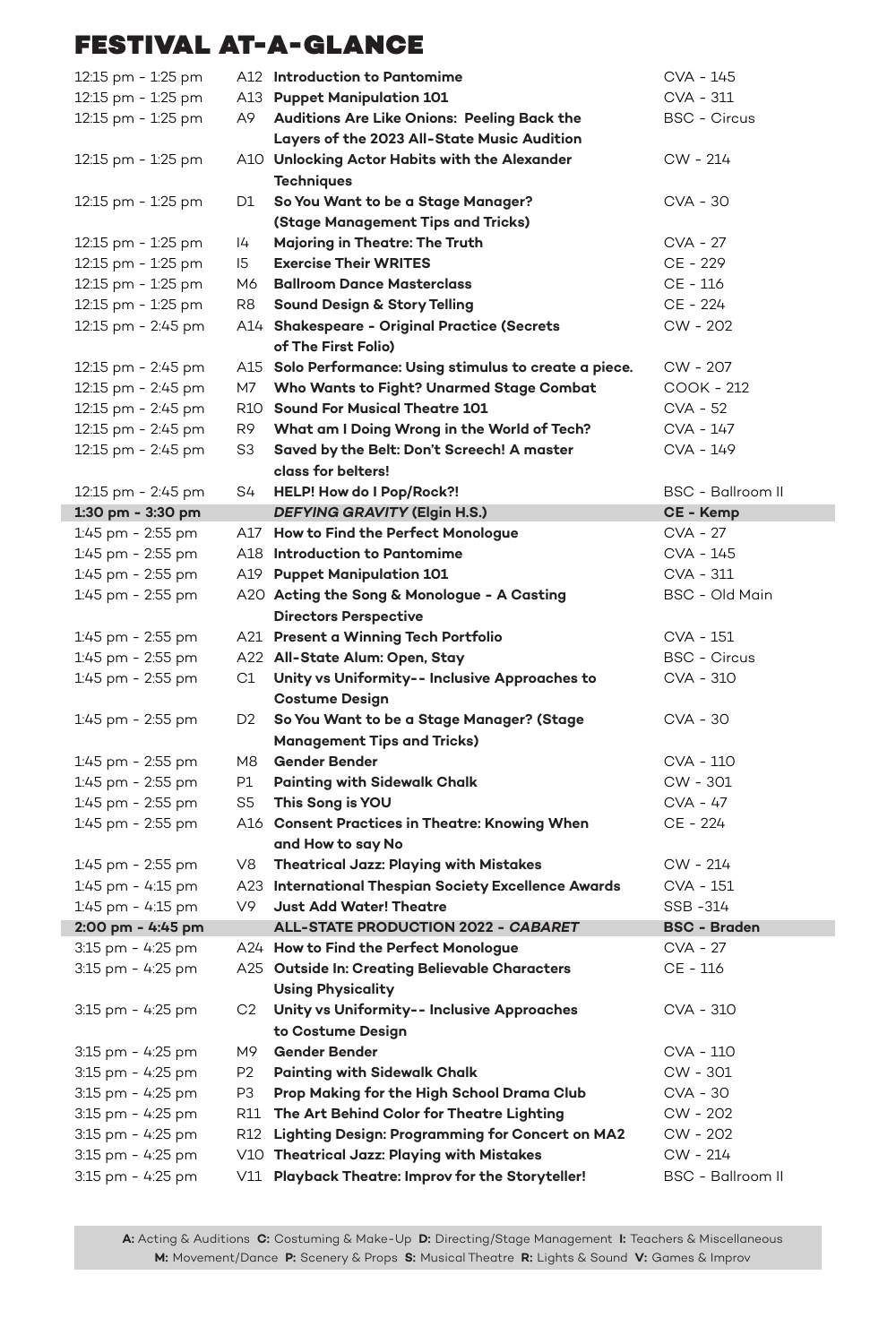| 3:15 pm - 4:25 pm     |    | V13 Improv Mafia Improv Workshop!                  | CVA - 145                |
|-----------------------|----|----------------------------------------------------|--------------------------|
| 3:15 pm - 4:25 pm     |    | A26 All-State Alum: Open, Stay Discussion          | <b>BSC - Circus</b>      |
| 3:15 pm - 4:25 pm     |    | A27 Deaf Theatre                                   | BSC - Old Main           |
| 3:15 pm - 4:25 pm     | S7 | This Song is YOU                                   | CVA - 47                 |
| 3:15 pm - 5:45 pm     |    | A28 View(points) from the Grid                     | CW - 207                 |
| 3:15 pm - 5:45 pm     |    | M10 Stylized Movement for Non-Dancers: Chair Duets | COOK - 212               |
| $3:15$ pm - $5:45$ pm |    | R13 Control Light, Control Mood CVA - 52           |                          |
| 3:15 pm - 5:45 pm     |    | V14 Theatrical Jazz: Playing with Mistakes         | CW - 214                 |
| 3:15 pm - 5:45 pm     | S8 | Above the Belt: Singing Legit Musical Theatre      | CVA - 149                |
|                       |    | <b>For Sopranos</b>                                |                          |
| 3:30 pm - 5:00 pm     |    | <b>WE CAN ALL RELATE (Clinton H.S.)</b>            | <b>CE - Westhoff</b>     |
| 3:30 pm - 6:00 pm     |    | <b>CRY BABY (Wheeling H.S.)</b>                    | <b>CPA - Concert</b>     |
| 4:45 pm - 5:55 pm     |    | A30 Outside In: Creating Believable Characters     | CE - 116                 |
|                       |    | <b>Using Physicality</b>                           |                          |
| 4:45 pm - 5:55 pm     | D3 | So You Want to be a Stage Manager?                 | CVA - 30                 |
|                       |    | (Stage Management Tips and Tricks)                 |                          |
| 4:45 pm - 5:55 pm     | 16 | Majoring in Theatre: The Truth CVA - 27            |                          |
| 4:45 pm - 5:55 pm     |    | R14 The Art Behind Color for Theatre Lighting      | CW - 202                 |
| 4:45 pm - 5:55 pm     |    | R15 Principles of Sound Design in Theatre and      | CE - 229                 |
|                       |    | <b>Performing Arts</b>                             |                          |
| 4:45 pm - 5:55 pm     |    | V15 Playback Theatre: Improv for the Storyteller!  | <b>BSC - Ballroom II</b> |
| 4:45 pm - 5:55 pm     |    | V16 Character Voice Workshop                       | CW - 302                 |
| 4:45 pm - 5:55 pm     |    | V17 Improv Mafia Improv Workshop!                  | CVA - 145                |
| 4:45 pm - 5:55 pm     |    | A31 Deaf Theatre                                   | BSC - Old Main           |
| 4:45 pm - 5:55 pm     | S9 | Rock those High Notes!                             | CVA - 47                 |
| 5:00 pm - 7:00 pm     |    | <b>WAVE (East Leyden H.S.)</b>                     | <b>CPA - Theatre</b>     |
| 5:30 pm - 7:00 pm     |    | <b>CHICAGO (Nitsch Theatre Arts)</b>               | <b>U-HIGH - STROUD</b>   |
| 5:30 pm - 7:30 pm     |    | THESE SHINING LIVES (U-High)                       | <b>CE - Westhoff</b>     |
| 7:15 pm - 10:00 pm    |    | ALL-STATE PRODUCTION 2022 - CABARET                | <b>BSC - Braden</b>      |
| 7:30 pm - 10:00 pm    |    | <b>CRY BABY (Wheeling H.S.)</b>                    | <b>CPA - Concert</b>     |
| 8:00 pm - 9:30 pm     |    | Improv Mafia Opening Performance                   | CVA - 147                |
| 8:00 pm - 10:00 pm    |    | WAVE (IN SPANISH) (East Leyden H.S.)               | <b>CPA - Theatre</b>     |
| 8:30 pm - 10:00 pm    |    | <b>CHICAGO (Nitsch Theatre Arts)</b>               | <b>U-HIGH - STROUD</b>   |
| 10:00 pm - 11:45 pm   |    | <b>Breathe and Bop!</b>                            | BSC - Old Main           |
| 10:00 pm - 11:45 pm   |    | <b>Theatre Games</b>                               | <b>BSC - Circus</b>      |
| 10:00 pm - 11:45 pm   |    | <b>Sponsor's Reception</b>                         | <b>BSC - Atrium</b>      |
| 10:00 pm - 11:45 pm   |    | <b>Life Sized Games</b>                            | CVA - 110                |
| 10:00 pm - 11:45 pm   |    | Level Up                                           | EDWARDS - Capen          |
| 10:00 pm - 11:45 pm   |    | <b>Improv Mafia Closing Performance</b>            | CVA - 147                |
| 10:00 pm - 11:45 pm   |    | Karaoke                                            | Cook-212                 |
|                       |    |                                                    |                          |

#### **SATURDAY, JANUARY 8, 2022**

| 9:00 am - 3:00 pm       |                | <b>Exhibit Hall Open</b>                        | BSC - Ballroom   & III |
|-------------------------|----------------|-------------------------------------------------|------------------------|
| 10:00 am - 11:00 am     |                | DISENCHANTED (Streamwood H.S.)                  | <b>CE - Westhoff</b>   |
| 10:00 am - 12:45 pm     |                | <b>ALL-STATE PRODUCTION 2022 - CABARET</b>      | <b>BSC - Braden</b>    |
| $10:15$ am - $11:25$ am |                | A32 Crafting A Dynamic Monologue/Audition!      | CW - 207               |
| $10:15$ am - $11:25$ am |                | A33 Welcome to the Swamp! All-State 2023        | <b>BSC - Circus</b>    |
| $10:15$ am - $11:25$ am |                | A34 Stage Combat: the Basics Boot Camp          | COOK - 212             |
| $10:15$ am - $11:25$ am |                | A35 Acting the Song & Monologue - A Casting     | BSC - Old Main         |
|                         |                | <b>Directors Perspective</b>                    |                        |
| $10:15$ am - $11:25$ am | C <sub>3</sub> | Make and Take Carnival Mask                     | CVA - 311              |
| $10:15$ am - $11:25$ am | D4             | <b>Dominance and Directing</b>                  | $CW - 202$             |
| $10:15$ am - $11:25$ am | D5.            | Giving Direction: Fundamental Approaches to the | $CW - 214$             |
|                         |                | <b>Art of Directing</b>                         |                        |
| $10:15$ am - $11:25$ am | 18             | Learning Differences and the Arts: Boosting     | CE - 224               |
|                         |                |                                                 |                        |